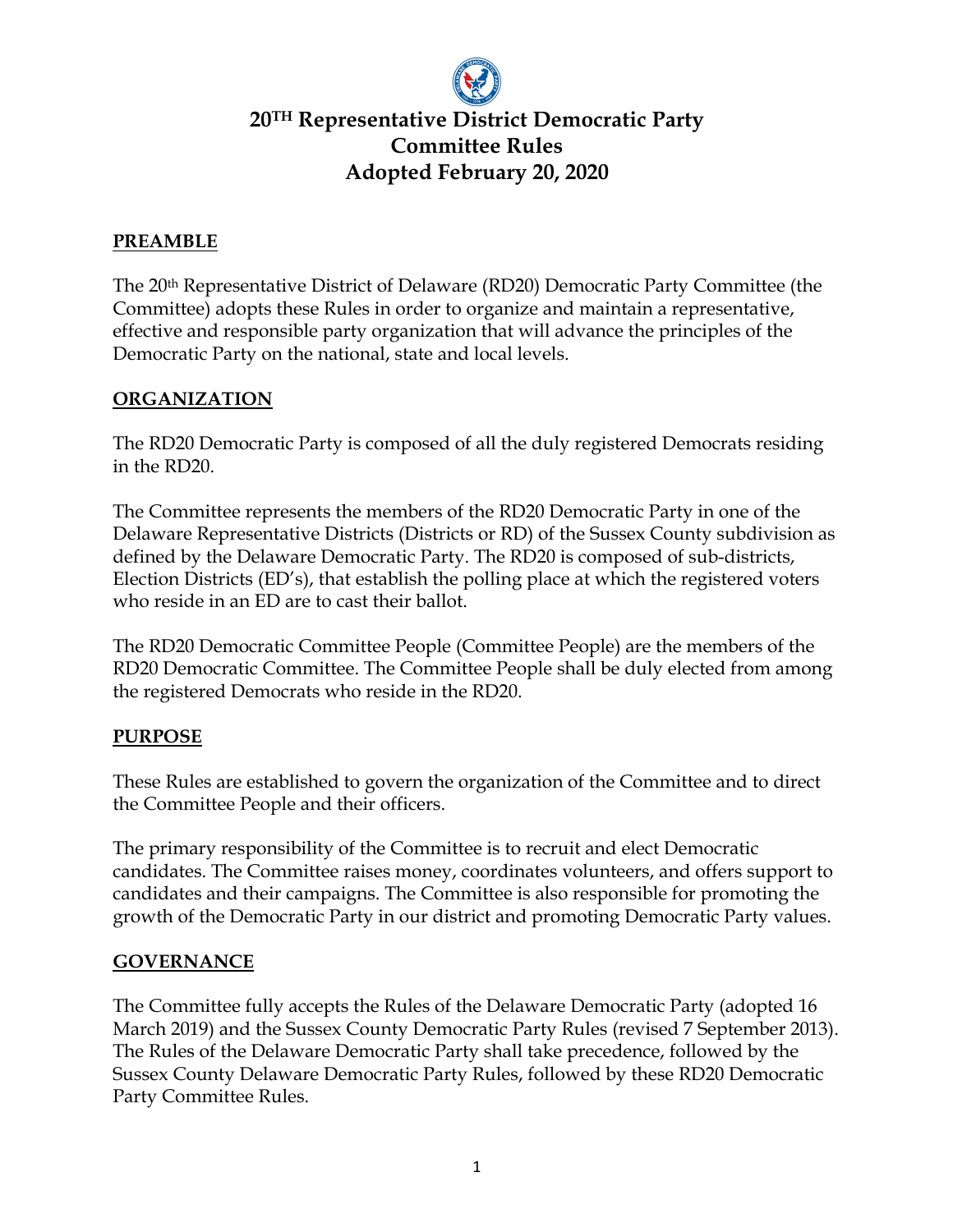When the state and county rules are silent, or defer governance to the Districts, then the RD20 Democratic Committee shall be able to apply these rules of governance.

In the absence of any rules, fairness and good faith should prevail.

## **RD20 RULES**

| Rule 1 | Responsibilities of Officers and Committee People   |
|--------|-----------------------------------------------------|
| Rule 2 | Elections, Vacancies, Replacements and Removals     |
| Rule 3 | Meetings, Quorums, Proxies, Votes and Roberts Rules |
| Rule 4 | <b>Annual Audit</b>                                 |
| Rule 5 | Standing and Ad Hoc Committees                      |
| Rule 6 | Endorsements                                        |
| Rule 7 | Amendments                                          |

#### **RULE 1 Responsibilities of Officers and Committee People**

The Officers of the Committee shall be the Chair, Vice Chair, Secretary and Treasurer.

#### **1.1 Officers: Chair, Vice Chair, Secretary and Treasurer**

- A. The Chair of the Committee (Chair) shall:
	- i. Direct all the affairs, Committee People, and activities of the Committee in accordance with the RD20 Democratic Party Committee Rules;
	- ii. Preside at the official general meetings of the Committee, including a Caucus and elections;
	- iii. Serve as the primary communication interface and representative of the Committee with the Sussex County and Delaware Democratic Parties;
	- iv. Serve as an ex officio member on all Standing and Ad Hoc committees of the Committee, except the Audit Committee;
	- v. Excuse Committee Persons from some or all of their responsibilities for selected situations, including but not limited to, illness, travel, family activities or alternate Committee participation and shall report at the next Executive Committee meeting on any excusal granted; and
	- vi. Have the authority to spend up to \$150 per occurrence that will be reported to the Committee at the next meeting.
- B. The Vice Chair shall:
	- i. Assist the Chair and perform tasks assigned by the Chair;
	- ii. Assume the duties of the Chair when the Chair is unable to perform the activities/responsibilities assigned to the Chair;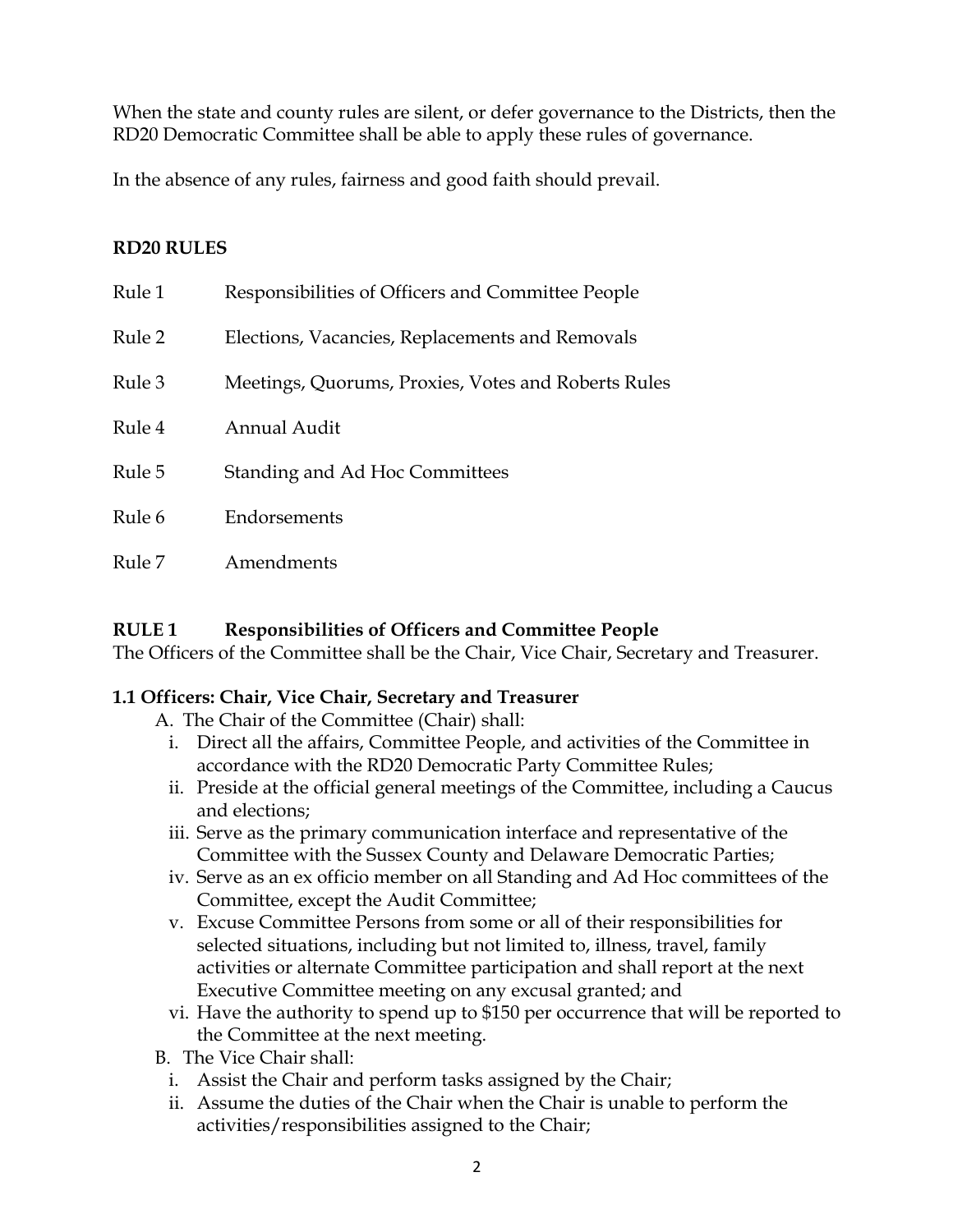- iii. Lead the Committee if the Chair is unable to complete his or her term in office, until a new Chair is elected at an official Committee meeting;
- iv. Procure meeting space and coordinate payment for the meeting space from the Treasurer;
- v. Assist the Chair in developing the agendas for official Committee meetings and Caucuses;
- vi. Disseminate meeting agendas to Committee Persons after approval of the Chair;
- vii.Serve as the Committee's Parliamentarian and ensure that Robert's Rules of Order are followed at all general meetings; and

viii. The Vice Chair may serve as the chair of one of the Standing Committees.

C. The Secretary shall:

- i. Prepare and disseminate the minutes of the Committee meeting, as approved by the Executive Committee and then the Committee for approval at the following business meeting;
- ii. Send approved minutes to the Sussex County Delaware Democratic Party and the Delaware Democratic Party;
- iii. Prepare a summary of the Committee's Executive Committee meetings for its members for distribution by the Chair;
- iv. Maintain sign-in sheets for meetings of the Committee;
- v. Send the names and contact information for new persons attending a Committee meeting to the appropriate person who maintains the external contact email list;
- vi. Ensure that the Committee files are maintained, including financial records;
- vii.Keep and monitor compliance with the Committee Rules and chair the Rules Committee when changes to the Rules are needed; and
- viii. Verify eligibility of attendees to participate in the Caucus of the RD20 Democratic Party, with the assistance of a Delaware Democratic Party representative if one attends.
- D. The Treasurer shall:
	- i. Keep accurate and timely records of the organization's finances, including revenue and expenditures;
	- ii. Provide monthly reports to the Committee on the organization's finances at the monthly meetings of the Committee and submit these monthly reports in writing to the Chair, the Finance Committee Chair and to the Secretary for safekeeping;
	- iii. Submit reports to the State of Delaware Department of Elections; and
	- iv. Provide guidance to the Chair to help ensure the Committee follows the finance rules and regulations of Delaware.

# **1.2 Committee and Associate Committee People**

- A. Committee People
	- i. The persons elected to the Committee according to Rule 2 are the RD20 Democratic Committee People (aka, Committee Persons).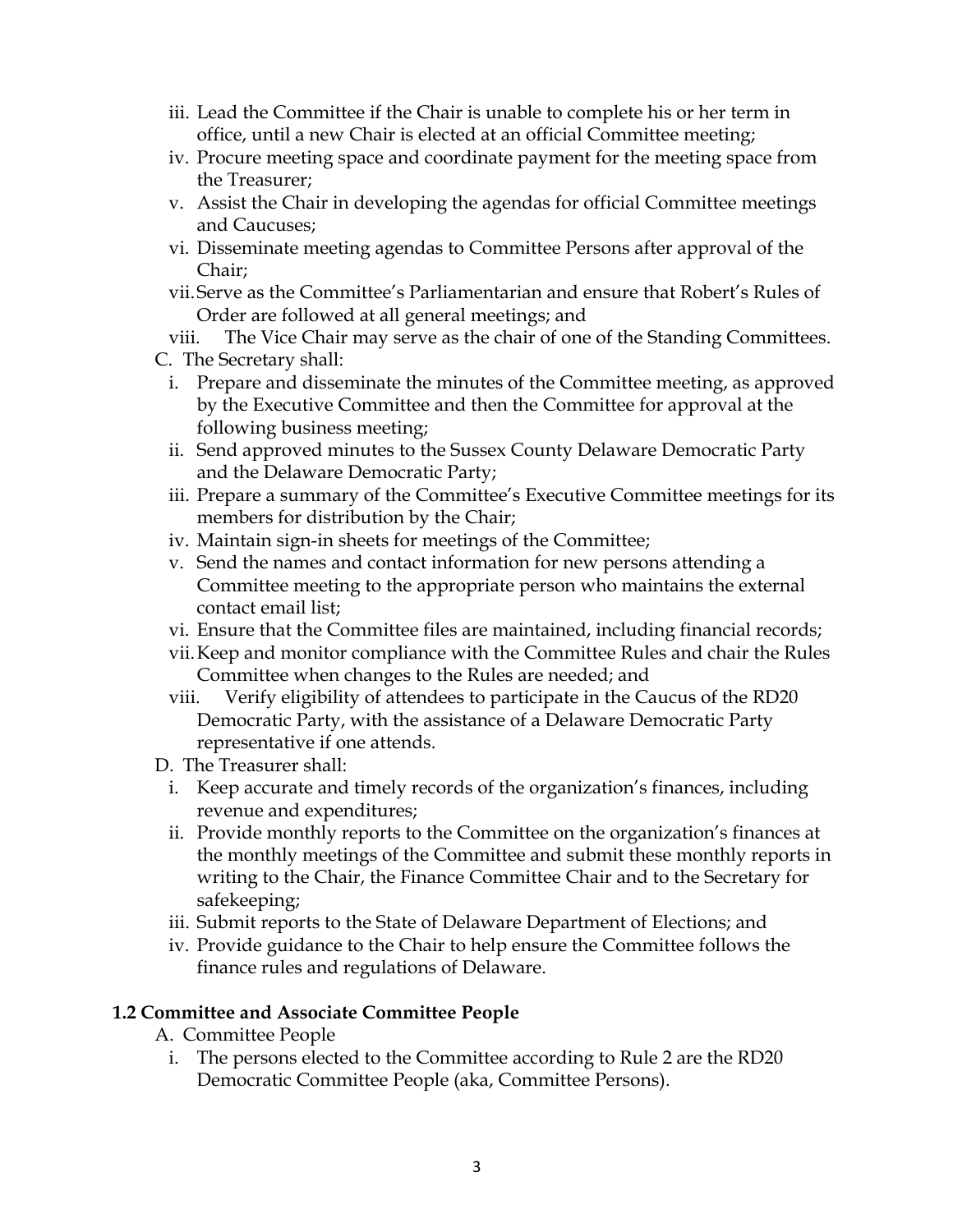- ii. The Committee People are expected to:
	- a. Attend and participate in local, Sussex County and Delaware Democratic functions and organizations;
	- b. Take an active role in at least one Standing or Ad Hoc Committee;
	- c. Attend at least seven Committee meetings, which includes absences that are excused by the Chair, held in a calendar year;
	- d. Request an excusal from the Chair when a CP cannot meet one or more of their Committee participation expectations, including provide a suggested alternate Committee participation activity(ies) as part of the excusal request;
	- e. Participate in outreach and get out the vote activities; and
	- f. Shall:
		- 1. Be involved in their community;
		- 2. Promote the Democratic Party and membership;
		- 3. Communicate with our elected officials, regardless of their party affiliation;
		- 4. Not speak as a formal representative of the Committee unless approved by the Chair;
		- 5. Recruit volunteers;
		- 6. Suggest candidates for joining the Committee and for elected office; and
		- 7. Advance Democratic candidates.
- B. Associate Committee Persons will:
	- i. Be assigned to an ED by the Chair;
	- ii. Receive Committee meeting agenda and meeting minutes;
	- iii. Be eligible to participate in Committee outreach activities;
	- iv. Not be eligible to vote on Committee matters; and
	- v. May serve and vote on committees of the Committee.

# **RULE 2 Elections, Vacancies, Replacements and Removals**

#### **2.1 Election of Committee People**

- A. The RD20 Democratic Party shall elect its Committee People at a Caucus to be held by the RD20 during the month of January following a presidential election.
	- i. A Caucus shall be a gathering of registered Democrats residing in the RD20 to choose their Committee People.
	- ii. The Outreach and GOTV Committee and the Social Media Committee shall notify:
		- a. Committee People directly by mail or email;
		- b. Other registered Democrats in the RD20 by:
			- 1. Issuing a press release to local newspapers;
			- 2. Delivery of the press release via email to those registered Democrats using the Friends of RD20 email list; and
			- 3. Posting on social media.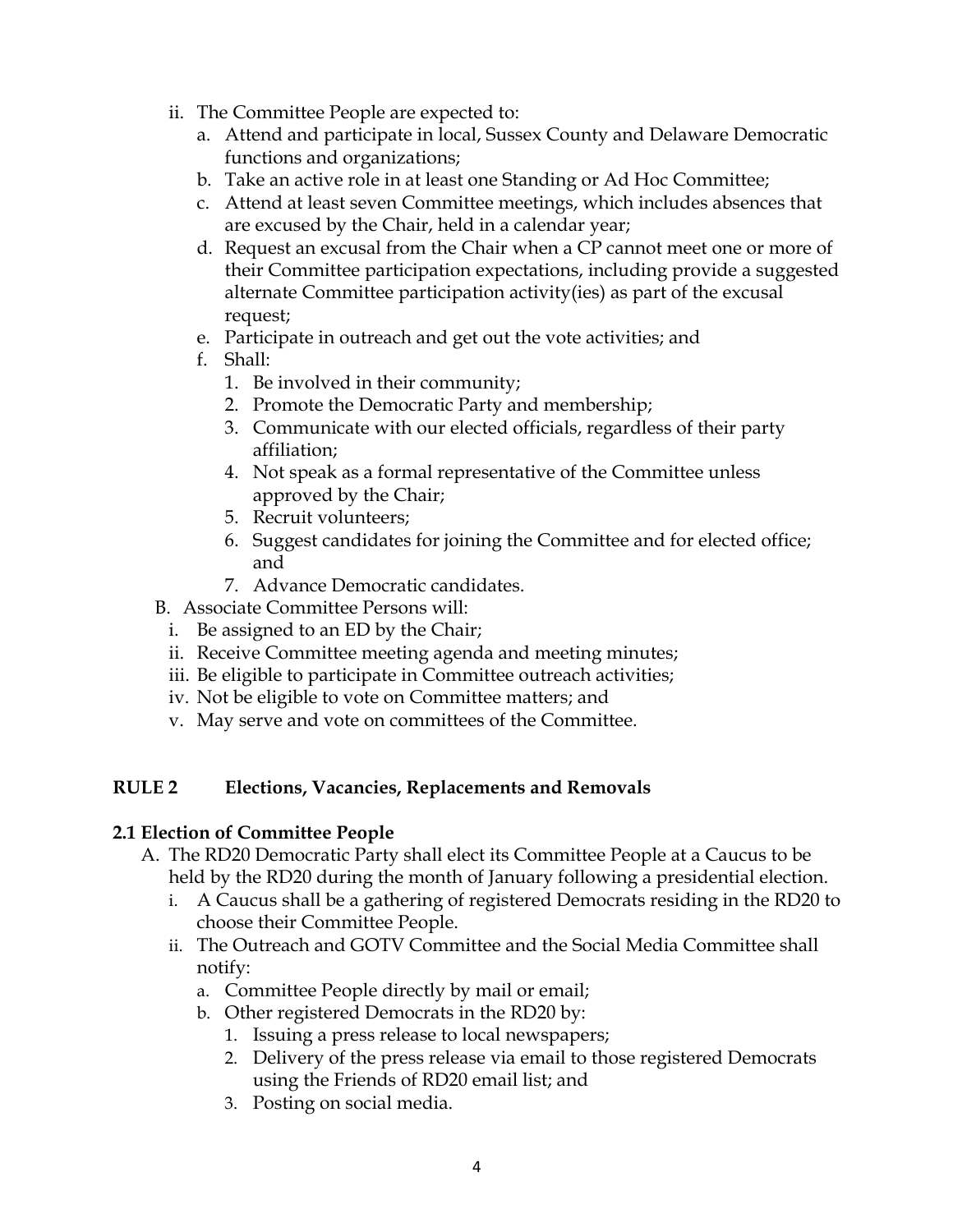- iii. All notifications shall be published at least ten, but not more than thirty, days prior to the Caucus.
- iv. The notices of the Caucus shall explain:
	- a. The date, start time and location of the Caucus;
	- b. Only registered Democrats residing in the RD20 are eligible to attend and participate;
	- c. No participants will be admitted into the Caucus after a specified time; and
	- d. A Committee meeting will follow immediately after the conclusion of the Caucus.
- v. The Committee Secretary shall confirm the Democratic registrations and the RD and ED location of all Caucus attendees using the latest voter registration information reasonably available;
- vi. The existing Chair shall preside over the Caucus;
- vii.Nominations for a Committee Person may be made by any person attending the Caucus;
- viii. To be nominated as a Committee Person, a candidate must be a registered Democrat residing within the boundaries of the RD20 for a period of one year prior to the date of the Caucus.
- B. Each ED is entitled to three Committee People, to be elected at the Caucus.
	- i. Prospective candidates shall identify themselves by name and ED of residence.
	- ii. If there are exactly three candidates for the three positions in an ED, those candidates can be elected as an uncontested slate via a majority voice vote of the Caucus attendees.
	- iii. If there are more than three candidates for the three positions in an ED, the Chair may ask if any of those candidates is willing to run for a position in an ED that does not have a full slate of three candidates.
	- iv. If more than three candidates remain for the three positions in an ED, Committee Persons will be elected individually. The male candidate and female candidate who receive the highest number of votes will be elected. The third position will be filled by the candidate, regardless of gender, who receives the highest number of votes from the remaining pool of candidates.
- C. The Chair will have the option of forming an Ad Hoc committee of up to five people to assist in the election process, including the registration verification, recording of nominations and the counting of votes. At no time shall a member of this Ad Hoc committee assist in the recording of nominations or counting of votes for the ED in which they reside.
- D. The Committee People shall be elected for a term of four years.
- E. The Secretary shall send the names and contact information of the elected Committee People to the Chairs of Delaware Democratic Party and Sussex County Delaware Democratic Party within 14 days of the completion of the Caucus.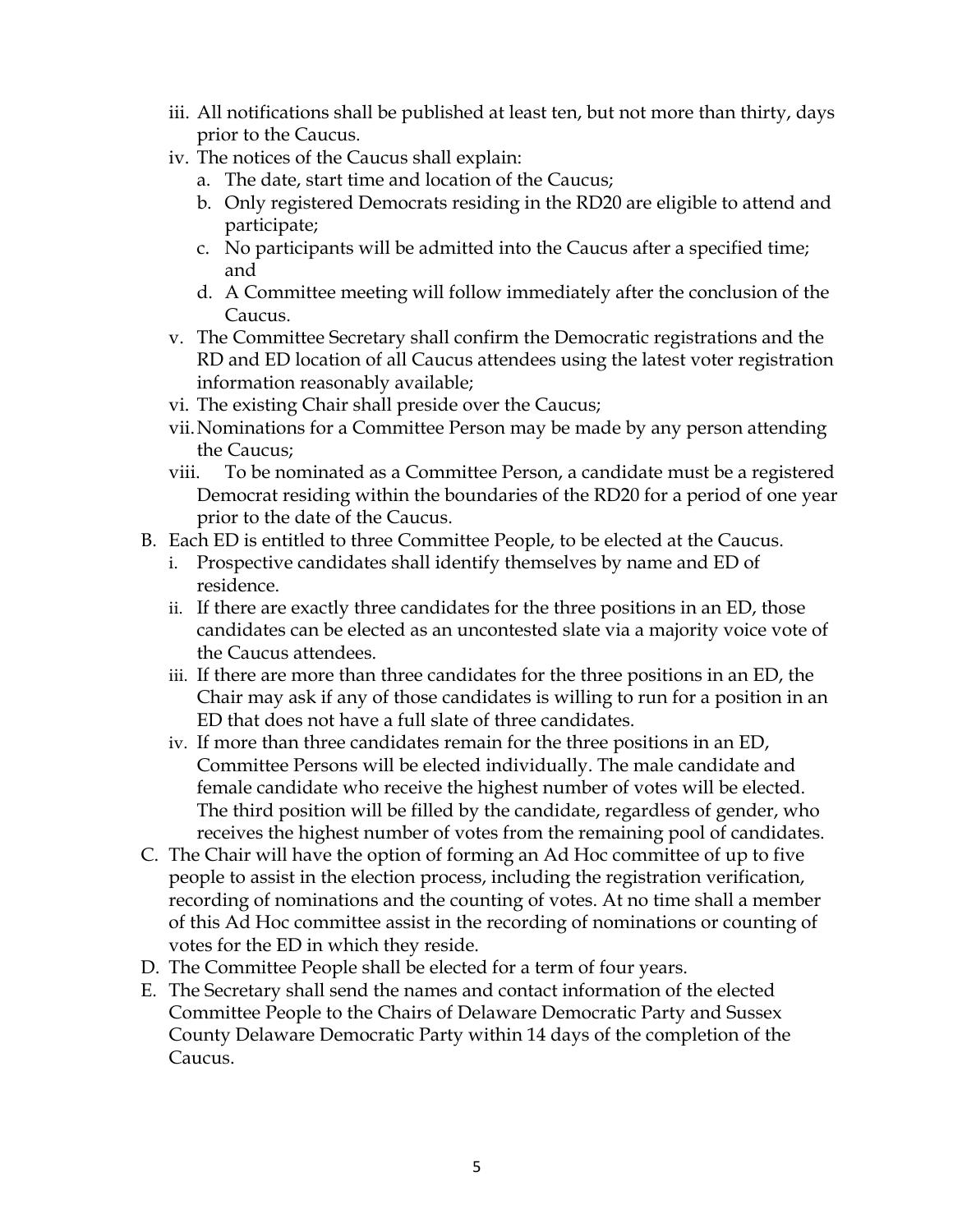# **2.2 Election of Officers**

- A. The Committee shall elect new Officers, who are defined in Rule 1, at an official Committee meeting as defined in Rule 3, to be held immediately after the conclusion of the RD20 Caucus.
- B. The existing Chair shall oversee the election of a new Chair. The new Chair will oversee the election of the remaining Officers.
- C. Nominations will come from the newly elected Committee Persons.
- D. To be elected to an officer position, a candidate must:
	- i. Be a Committee Person; and
	- ii. Receive the highest number of votes in an election held during an official Committee meeting if the position is contested. If not contested, a simple majority of the Committee People present will suffice.
- E. The Secretary shall send the names of the duly elected Officers to the Chairs of the Delaware Democratic Party and the Sussex County Delaware Democratic Committee within 14 days of election.
- F. Officers shall be elected for a term of four years.

### **2.3 Election of Associate Committee People**

- A. Associate Committee People shall be duly registered Democrats who reside in the RD20.
- B. The Chair has the discretion of suggesting candidates for nomination as an Associate Committee Person.
- C. An Associate Committee Person will be nominated at an official Committee meeting.
- D. The nominated Associate Committee Person will be elected if he or she receives a simple majority of the votes from the Committee People present.
- E. Once the Associate Committee Person has resided in the RD20 for a period of one year, and a Committee Person vacancy exists, an Associate Committee Person can be elected as a full Committee person according to the rules for filling a vacancy.
- F. The number of Associate Committee People allowed on the Committee will be at the discretion of the Chair.

# **2.4 Vacancies of Officers or Committee People**

- A. In the event the position of an Officer or Committee Person is relinquished or vacant for any reason whatsoever, a Committee Person may nominate a qualified person to fill the vacant position.
- B. To be elected, such Officer or Committee Person candidate must:
	- i. Meet the same eligibility requirements as those elected at the Caucus as referenced in Section 2.1; and
	- ii. Receive the highest number of votes in an election held during an official Committee meeting if the position is contested. If not contested, a simple majority of the Committee People present will suffice.
- C. Any change in the Officers or Committee People shall be sent to the Chairs of the Delaware Democratic Party and the Sussex County Delaware Democratic Party by the Chair.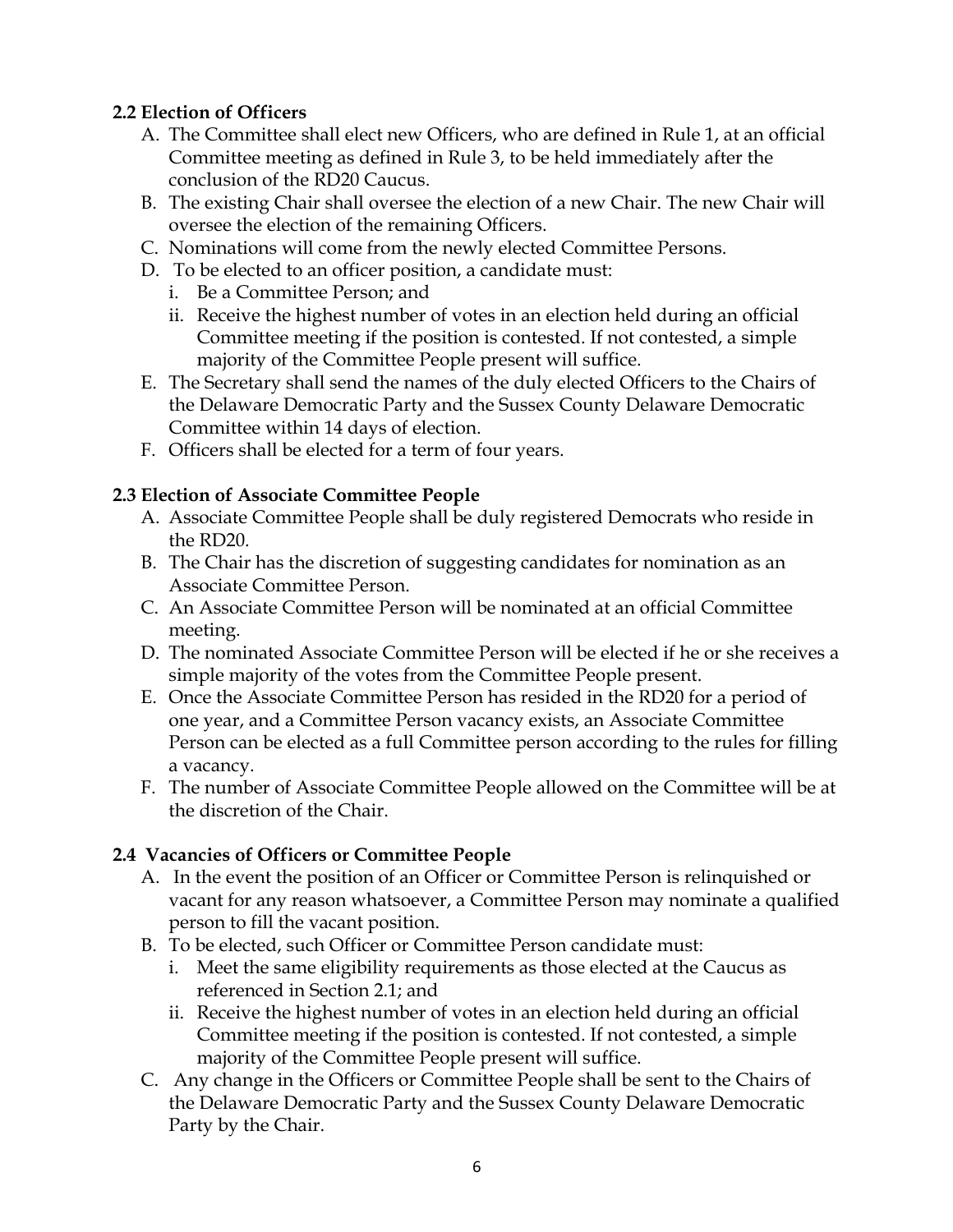D. Officers and Committee Persons elected to fill a vacant or relinquished position will serve the remainder of the initial four-year term.

# **2.5 Removal of Officers, Committee People or Associate Committee People**

- A. An Officer, Committee Person or Associate Committee Person may be required to relinquish his or her position if the Committee determines that he or she is not fulfilling the responsibilities of the office or position. The term, "not fulfilling the responsibilities of the office" shall include, but is not limited to:
	- i. Failure to meet the responsibilities as defined in Rule 1;
	- ii. Failure to follow responsibilities as defined under the Delaware Democratic Party Rules, the Sussex County Delaware Democratic Party Rules, or the RD20 Democratic Party Committee Rules;
	- iii. Failure to maintain confidentiality of voter information and records;
	- iv. Failure to report to the Sussex County Democratic Party Chair any criminal action defined by State of Delaware code; or
	- v. Financially contributing to or publicly endorsing a non-Democratic candidate.
- B. The Chair shall:
	- i. Talk to the person about the violation to obtain any reasonable explanation(s) and explore corrective actions by the person; and
	- ii. Send a letter, with proof of delivery, to the Officer, Committee Person or Associate Committee Person, following their unresolved violation, informing him or her of the intent of the Committee to remove him or her. The letter from the Chair shall include the reasons for the removal and the date of the official Committee meeting when the vote will occur.
- C. Removal of an Officer, Committee Person or Associate Committee Person shall require a two-thirds vote of the Committee Persons present at the aforesaid meeting.
- D. The Officer, Committee Person or Associate Committee Person shall be afforded the opportunity to address the Committee at the aforesaid meeting prior to the vote.
- E. The Chair shall notify the Chairs of the Delaware Democratic Party and the Sussex County Delaware Democratic Party within 14 days of the vote to remove the person.
- F. The open Officer, Committee Person or Associate Committee Person position will be filled according to the rules for filling a vacancy.

# **RULE 3 Meetings, Quorums, Proxies, Votes and Roberts Rules**

# **3.1 Meetings and Roberts Rules**

- A. All official meetings of the Committee shall be conducted in accordance with Robert's Rules of Order.
- B. The Committee shall hold at least nine monthly meetings in each calendar year at a time and location determined by a majority vote of the Committee People present with no less than 10-day notice given.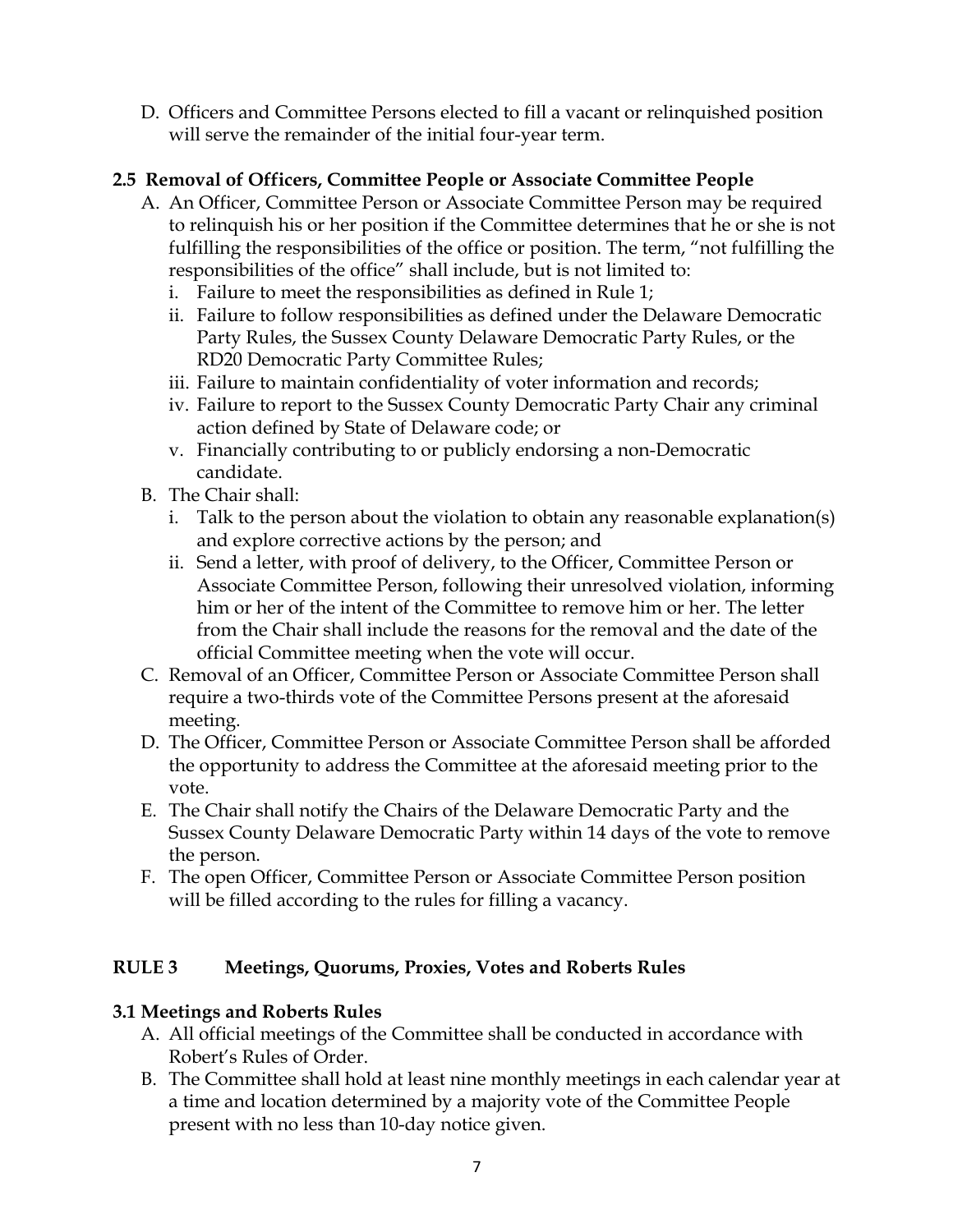### **3.2 Quorum**.

A. A quorum, which is defined as no less than one third of the Committee membership, is required for an official meeting.

## **3.3 Special Meetings**

- A. The Chair may, at his or her discretion, call a Special Meeting at any time with a minimum of three days, and not more than 10 days, notice.
- B. The Committee People may call a Special Meeting by a majority vote of the Committee People present at an official Committee meeting, to be held at any time following a minimum of three days, and not more than 10 days, notice.

### **3.4 Proxies**

A. The Rules shall not permit voting by proxy at a Caucus or any Committee meeting, including at meetings of committees of the Committee.

### **3.5 Votes**

- A. Votes shall not be taken by secret ballot.
- B. Unless defined otherwise, votes may be taken by voice ballot when a vote results in unanimity and the Chair shall report the results to the Secretary for recording in the meeting minutes. When a vote is not unanimous the voting will be done by a show of hands with counting done by the Chair and Vice Chair and when their vote counts agree with each other, the vote count will be reported to the Secretary for recording in the meeting minutes.

# **RULE 4 Annual Audit**

- A. Each November, the Chair shall appoint three (3) Committee People, that does not include the Chair or the Treasurer, to serve on the Audit Committee to conduct an annual audit of the organization's financial records.
- B. The Audit Committee shall:
	- i. Elect a chair;
	- ii. Report its findings at the January meeting of the Committee and prior to the election of officers in the January meeting following the presidential election;
	- iii. Provide a written report that shall be submitted to the Secretary for inclusion in the organization's official files and to the Chair, following their providing the report at the January meeting; and
	- iv. The Treasurer shall be available to assist the Audit Committee.

# **RULE 5 Standing and Ad Hoc Committees**

- A. The following shall define the Standing and Ad Hoc Committees of the full Committee.
- B. Any project or activity implemented by a Standing or Ad Hoc Committee must have prior approval by the Executive Committee and then the Committee shall be notified at the next official Committee Meeting.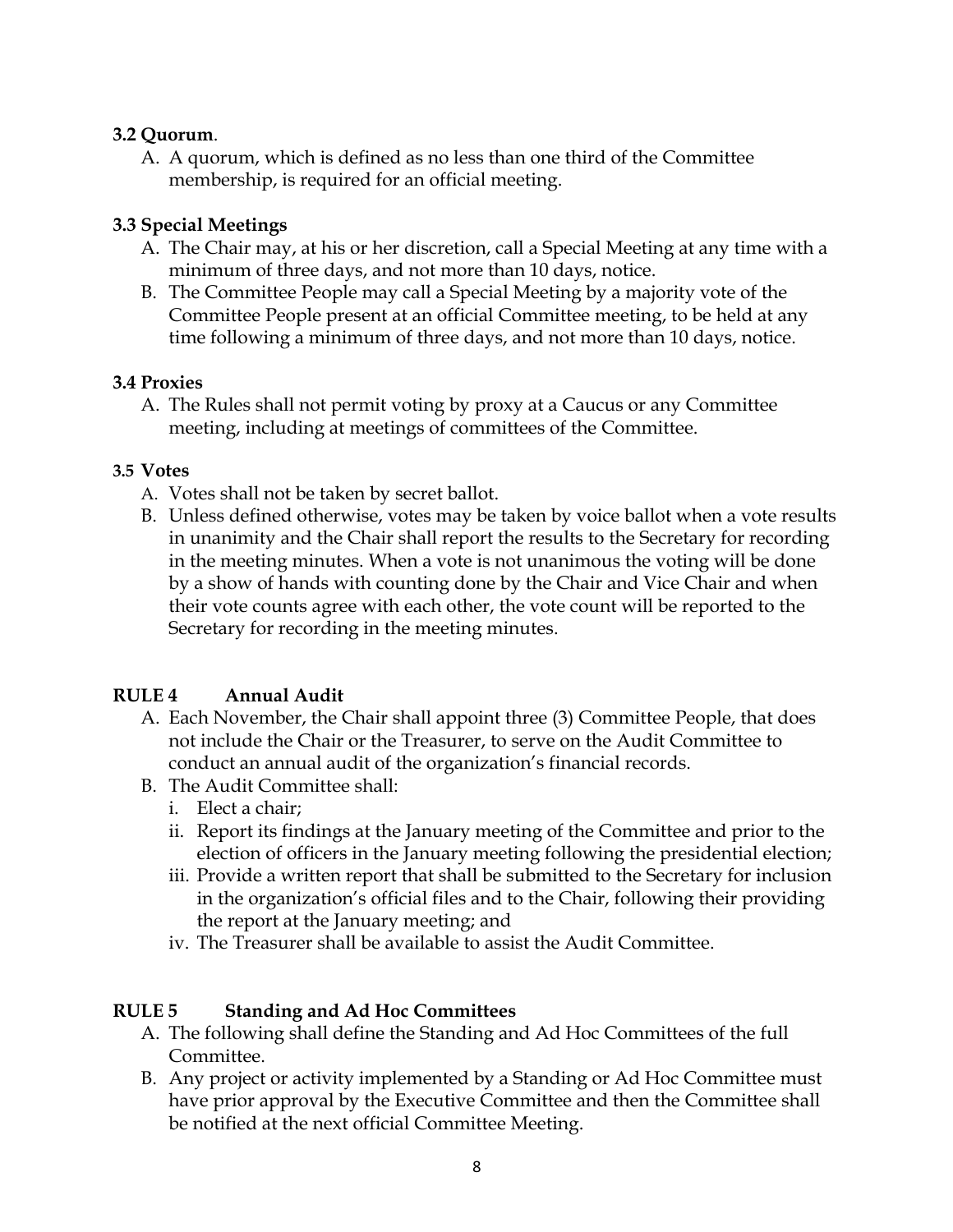C. Written communications prepared for dissemination outside the Committee must first have a draft sent to the Executive Committee, then be approved by the Chair following which the Committee shall be notified at the next official Committee Meeting.

# **5.1 Outreach and GOTV**

- A. The Outreach and GOTV (Get Out The Vote) Committee shall:
	- i. Consist of the Outreach and GOTV Chair and not less than two other Committee Persons all of whom are appointed by the Chair;
	- ii. Be responsible for overseeing election-related activities within the RD20;
	- iii. Recruit, organize and train people as necessary for outreach activities within the RD20;
	- iv. Assist in sponsoring voter registration drives;
	- v. Assist the Committee in identifying potential Democratic candidates;
	- vi. Provide information to the Media Relations Committee for developing communications releases;
	- vii.Coordinate with candidate(s) or issue committee(s) on election activities directly related to RD20 residents;
	- viii. Lead activities to highlight the Committee work and increase awareness of the Democratic Party;
	- ix. Report at Committee meetings on recent and upcoming activities;
	- x. Lead all data activities performed by the Committee including updating the VoteBuilder database, maintaining an email list of all members and interested parties, and performing data analyses of relevant data;
	- xi. Be the lead advocate on a position regarding any matter allowed by law that is authorized by the Executive Committee and notified to the Committee; and
	- xii.Annually, provide funding requests and projected plans to the Finance Committee.

# **5.2 Policy and Education Committee**

- A. The Policy and Education Committee (P&EC) shall:
	- i. Consist of a P&EC Chair and not less than two other Committee Persons, all of whom shall be appointed by the Chair;
	- ii. Collect and catalogue information from the county, state and national Democratic Party on approved policy positions and prepare policy statements for approval by the membership on issues of specific concern to the Committee; Lead the development of policy statements and education efforts including those topics referred to the P&EC Committee;
	- iii. Provide suggested speakers for official Committee meetings to the Executive Committee for approval;
	- iv. Support the Committee in advocating positions when approved by the EC and allowed by law;
	- v. Provide information to the Media Relations Committee for developing communications releases; and
	- vi. Annually provide funding requests and projected plans to the Finance Committee.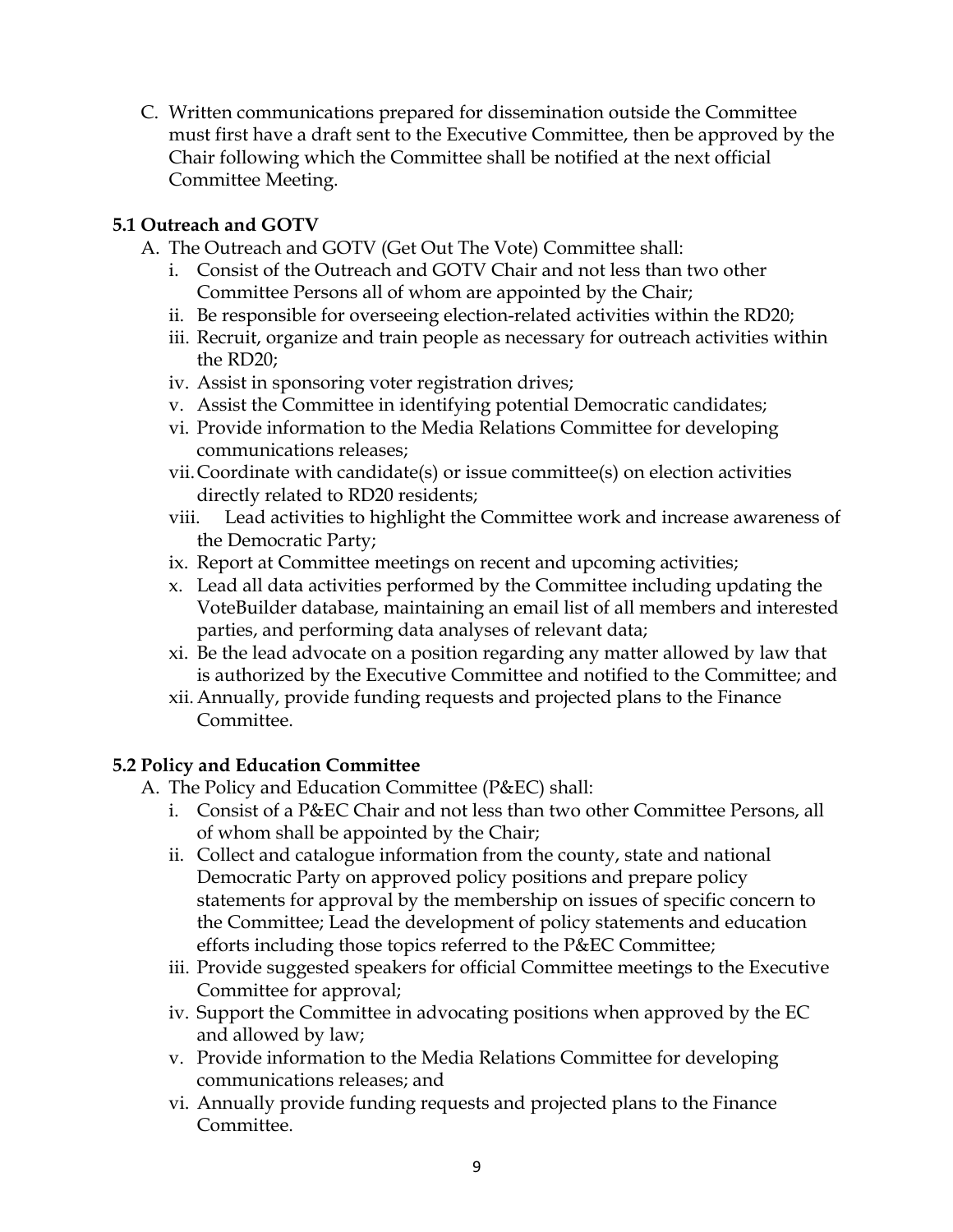# **5.3 Media Relations Committee**

A. The Media Relations Committee (MRC) shall:

- i. Consist of a MRC Chair and not less than two Committee Persons, all of whom shall be appointed by the Chair;
- ii. Prepare, finalize and distribute Committee information to the media and general public, advising of Committee events, developments or positions on issues of concern, must first send a draft to the Executive Committee, then be approved by the Chair following which the Committee shall be notified at the next Committee Meeting;
- iii. Develop and maintain website and social media presence;
- iv. Develop advertising, table displays and literature for use by the Committee following approval by the Executive Committee following which the Committee shall be notified at the next Committee Meeting;
- v. Annually, provide funding requests and projected plans to the Finance Committee.

# **5.4 Finance Committee**

- A. The Finance Committee (FC) shall:
	- i. Consist of a FC Chair and not less than two other Committee Persons, all of whom shall be appointed by the Chair;
	- ii. Lead the fundraising component of the Committee and monitor that the Committee has operational funds throughout the year;
	- iii. Identify and develop events that will raise funds for the Committee;
	- iv. Prepare a one-year budget and a projected general plan for revenues and expenses for the subsequent year for submission to the Executive Committee by November 1 of each year for approval showing projected revenues, recommended expenses, including annual the expenditure requests by each Standing Committee, and contingency funds; and
	- v. Provide information to the Media Relations Committee for developing communications releases.

# **5.5 Executive Committee**

- A. The Executive Committee (EC) members shall consist of the elected Officers and each Standing Committee Chair. Additional non-voting Committee Persons may be added at the discretion of the Chair.
- B. Meetings of the EC shall be held prior to each monthly Committee meeting. Additional meetings may be called at the pleasure of the Chair.
- C. The date and time of EC meetings shall be determined by the Chair in consultation with its members.
- D. Activities of the EC shall include but are not be limited to:
	- i. Discussing the operational business of the Committee;
	- ii. Discussing the policy and direction of the Committee and making policy recommendations to the Policy and Education Committee;
	- iii. Discussing whether to recommend the replacement or removal of a Committee Person pursuant to Rule 2.5;